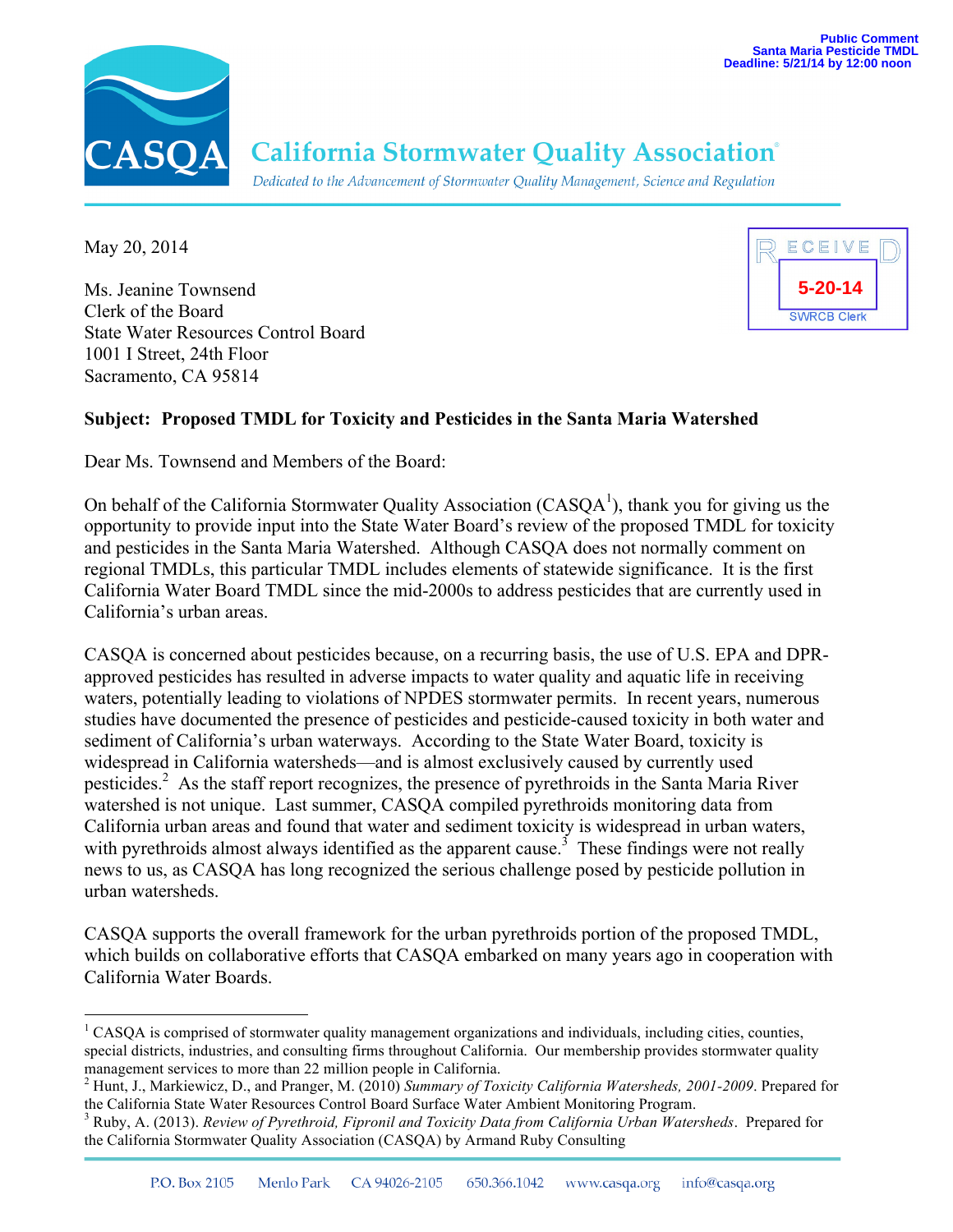CASQA long ago determined that proactive engagement with pesticide regulators was the best means to achieve the goal of ensuring that currently registered pesticides do not impair urban receiving waters. For many years, CASQA has collaborated with the Water Boards in a coordinated statewide effort to address urban pesticides water pollution. This unique collaboration between Water Boards (including the Central Coast Region) and dischargers is called the Urban Pesticides Pollution Prevention Partnership or "UP3 Partnership." Our collaborative work with the California Department of Pesticide Regulation (DPR) has resulted in significant changes in pesticide regulation. The pyrethroids application regulations<sup>4</sup> that DPR adopted in 2012—specifically to protect California's urban watersheds—provide strong evidence of the success of our collaboration.

DPR has committed to continued collaboration with Water Boards and CASQA to solve pesticide water pollution problems in urban areas. Based on this commitment, and DPR's recognition that state law prevents municipal regulation of pesticide use, we expect that DPR will continue to take the lead for addressing future urban pesticide water pollution, as it has already been doing for pyrethroids.

We support the TMDL's integration of the collaborative statewide UP3 Project approach in both the staff report and the proposed Basin Plan amendment. We particularly appreciate that the staff report explicitly recognizes that State and Federal pesticide regulators—not municipalities—have the authority and primary responsibility to end urban pesticide water pollution. The proposed Basin Plan Amendment contains two critical elements to integrate the collaborative approach:

- 1. For urban water bodies, full implementation of pesticide regulators' authorities can be the primary mechanism for addressing pyrethroids impairments.
- 2. TMDL implementation monitoring for urban areas can be linked with the DPR-Water Board monitoring programs that that are currently underway to assess the effectiveness of DPR's pyrethroids regulations. Tremendous opportunities exist to improve California's disjointed programs for pesticides monitoring in urban watersheds. CASQA, the Water Boards, and DPR are just beginning discussions of how we can better coordinate and potentially collaborate on a broader basis to improve the effectiveness our pesticides monitoring programs.

The TMDL anticipates a future of continued collaboration among the Water Boards, CASQA, and DPR toward ending pyrethroids water pollution in California urban areas. CASQA agrees with and supports this vision. We look forward to continuing to work with your staff and with local municipalities on ending pyrethroids water pollution and on preventing future urban pesticides water pollution.

 <sup>4</sup> California Code of Regulations, Title 3. Food and Agriculture. Division 6. Pesticides and Pest Control Operations, Chapter 1. Pesticide Regulatory Program. Section 6970. Effective July 2012.